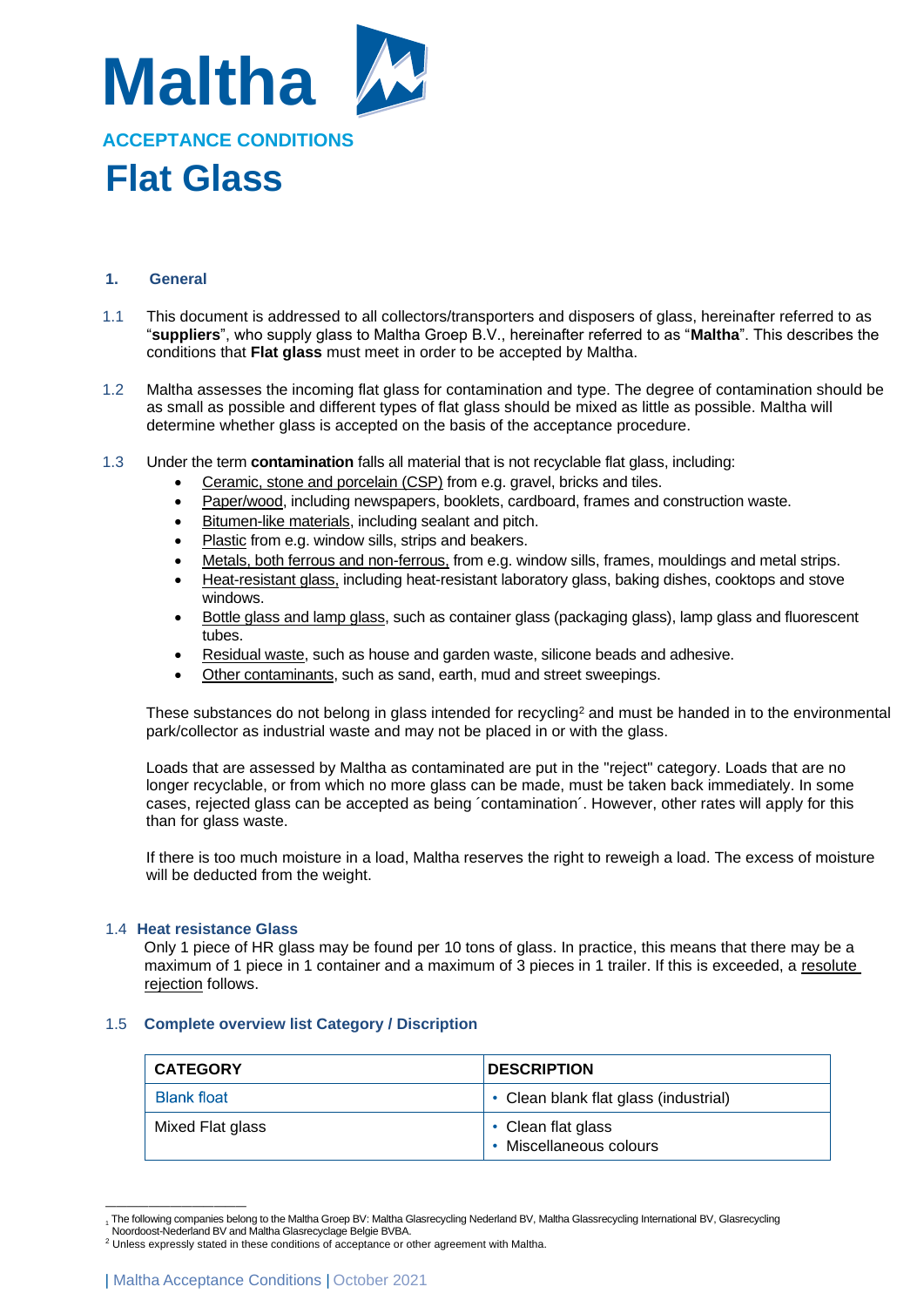

# 1.6 **Complete overview list Category / Discription**

| <b>CATEGORY</b>                           | <b>DESCRIPTION</b>                                                                        |
|-------------------------------------------|-------------------------------------------------------------------------------------------|
| Greenhouse Glass                          | Flat glass coming from greenhouses and<br>conservatories                                  |
| <b>Mirror Glass</b>                       | Flat glass coming from mirrors                                                            |
| Insulating Glass                          | Double-glazed windows "contaminated" with<br>۰<br>spacers                                 |
| Car Window Glass                          | Laminated<br>Unlaminated                                                                  |
| Wire-reinforced and/or laminated<br>glass | • Laminated flat glass<br>Flat glass containing interwoven metal wires<br>Various colours |
| Combination glass                         | Mix of various types of flat glass<br>۰                                                   |
| Armoured glass                            | Thick, extra-protected glass                                                              |
| Contaminated flat glass                   | Seriously contaminated with contaminations<br>named under 1.3                             |
| Table glass                               | Wine glasses<br>Drinking glasses<br>Glass dishes                                          |
| Perfume bottles                           | Glass perfume bottles                                                                     |

## **2. Types of Flat Glass**

| <b>Blank Float: Clean Blank flat Glass</b>                       |                                                      |  |
|------------------------------------------------------------------|------------------------------------------------------|--|
| <b>Allowed</b>                                                   | <b>Not Allowed</b>                                   |  |
| Clean blank flat glass<br>(industrial)                           | Substances described under 1.3                       |  |
| Blank flat glass with<br>transparent soft coatings3 <sup>3</sup> | Mixed or coated flat glass<br>٠                      |  |
|                                                                  | Mirror glass<br>٠                                    |  |
|                                                                  | Wire-reinforced and laminated glass<br>٠             |  |
|                                                                  | Insulating glass and laminated insulating glass<br>٠ |  |
|                                                                  | Sealant, putty and other fastening materials<br>٠    |  |

<sup>—————————————</sup> <sup>3</sup>Coatings can cause problems for the re-use of the glass cullet. This obliges Maltha to study each coating for its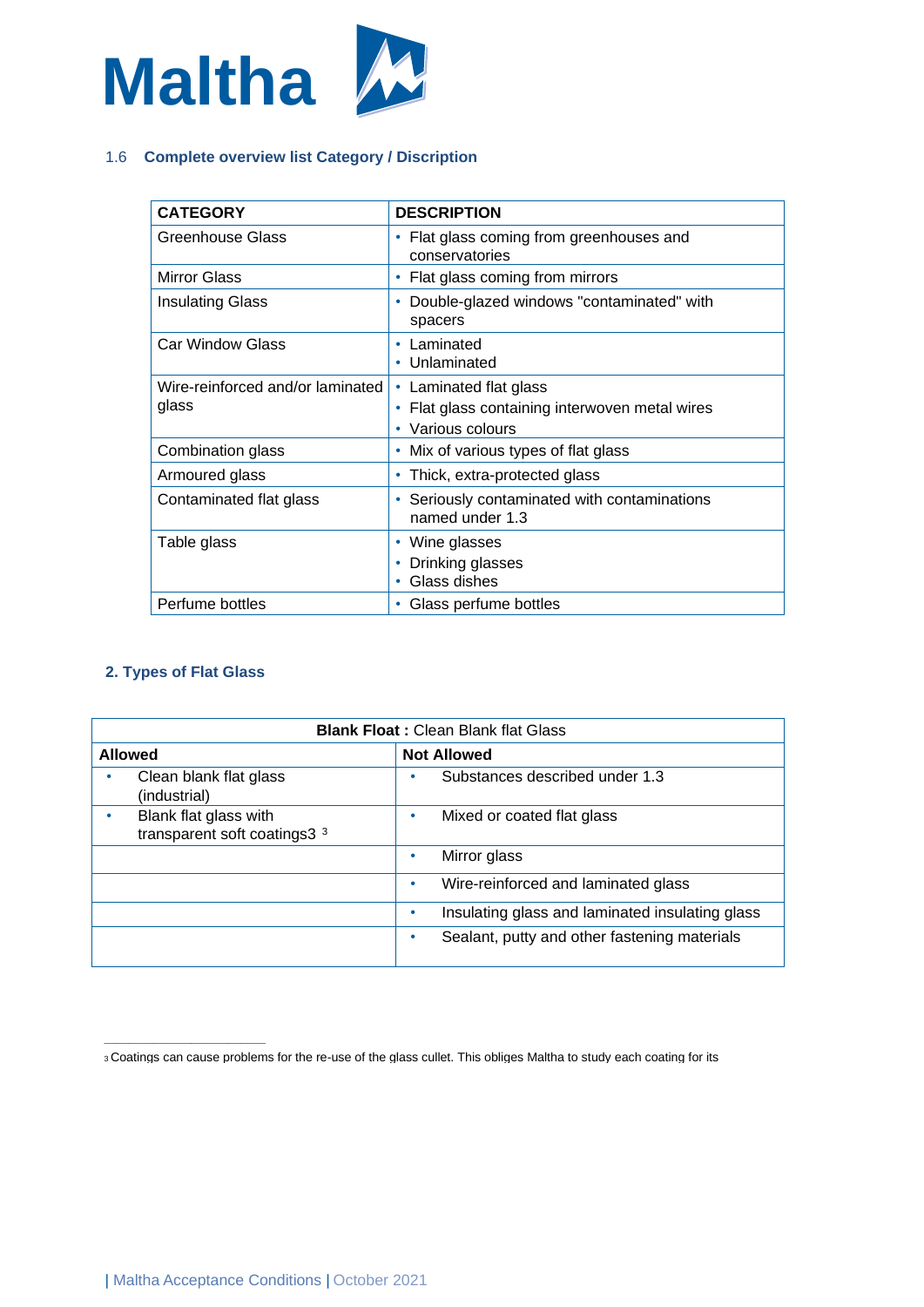

| Mixed Flat Glass: Clean colored flat glass |                                                      |   |                                                 |
|--------------------------------------------|------------------------------------------------------|---|-------------------------------------------------|
| <b>Not Allowed</b><br><b>Allowed</b>       |                                                      |   |                                                 |
|                                            | Clean blank flat glass<br>(industrial)               | ٠ | Substances described under 1.3                  |
|                                            | Blank flat glass with<br>transparent soft coatings 3 | ٠ | Sealant, putty and other fastening materials    |
|                                            |                                                      | ٠ | Mirror glass                                    |
|                                            |                                                      | ٠ | Wire-reinforced and laminated glass             |
|                                            |                                                      | ٠ | Insulating glass and laminated insulating glass |

| <b>Greenhouse Glass:</b> Flat glass coming from greenhouses or conservatories |                                                      |  |
|-------------------------------------------------------------------------------|------------------------------------------------------|--|
| <b>Allowed</b>                                                                | <b>Not Allowed</b>                                   |  |
| Clean blank flat glass (industrial)                                           | Substances described under 1.3                       |  |
| Blank flat glass with transparent soft<br>coatings $33$                       | Mixed or coated flat glass                           |  |
|                                                                               | Mirror glass<br>$\bullet$                            |  |
|                                                                               | Wire-reinforced and laminated glass<br>$\bullet$     |  |
|                                                                               | Insulating glass and laminated insulating glass<br>۰ |  |
|                                                                               | Sealant, putty and other fastening materials<br>٠    |  |

| Mirror Glass: Flat Glass coming from mirrors |                                                      |  |
|----------------------------------------------|------------------------------------------------------|--|
| <b>Not Allowed</b><br><b>Allowed</b>         |                                                      |  |
| <b>Mirrors</b><br>٠                          | Substances described under 1.3<br>٠                  |  |
| Blank / mixed glass (Colored flat<br>glass)  | Wire-reinforced and laminated glass<br>٠             |  |
|                                              | Insulating glass and laminated insulating glass<br>۰ |  |
|                                              | Sealant, putty and other fastening materials<br>٠    |  |

| Insulating glass             |                                     |  |
|------------------------------|-------------------------------------|--|
| <b>Allowed</b>               | <b>Not Allowed</b>                  |  |
| Insulating glass             | Substances described under 1.3      |  |
| Spacer of the double-glazing | Mirror glass                        |  |
| <b>Mixed flat Glass</b>      | laminated insulating glass          |  |
| Soft coatings                | Wire-reinforced and laminated glass |  |

**Car window glass:** Maltha distinguishes between laminated and unlaminated car windows. The two types have different compensations. Laminated car windows are described under Wirereinforced and/or laminated glass

| Teimorcea ang/or iaminated glass     |                                     |  |
|--------------------------------------|-------------------------------------|--|
| <b>Not Allowed</b><br><b>Allowed</b> |                                     |  |
| Laminated car windows<br>٠           | Substances described under 1.3      |  |
|                                      | Mirror glass                        |  |
|                                      | Wire-reinforced and laminated glass |  |